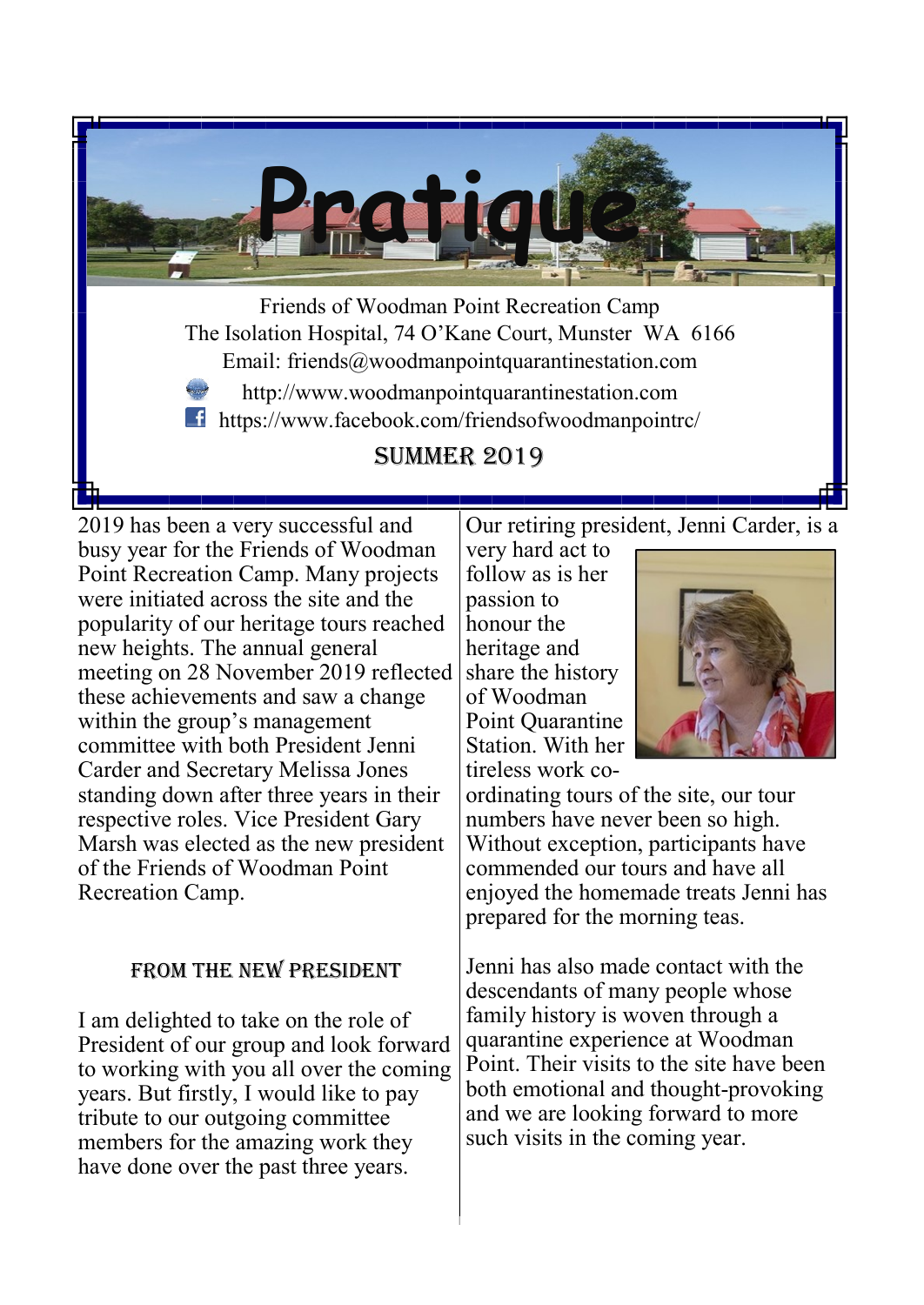Jenni has also actively initiated, organised and overseen a range of events and projects during her time as President. These include the remembrance service to mark the centenary of the 1918 Armistice, and the service to commemorate the centenary of the *Boonah* tragedy in December 2018, and the launch of the *Western Sentinel*, a history of the Quarantine Station written by Ian Darroch. Our constitution has been rewritten under her guide and she has actively applied for grants and awards to ensure that the history of this Quarantine Station is preserved and enhanced for generations to come. To Jenni, we owe a huge debt for her tireless work and, on behalf of our members, I sincerely thank her for all of her efforts.

Jenni is not lost though to our cause and in the future, we look forward to her continuing support of our tour program and various upcoming projects.

Melissa Jones is also retiring from her role as secretary. Mel has done a sensational job at our meetings, compiling minutes and agendas, and maintaining our members' records. It all the more amazing because Mel lives in Busselton and has been making a round trip of about five hours to attend meetings and the many other events she has actively supported. This is a huge effort and one we are all very grateful for so to Mel, our very grateful thanks for your work, support and involvement.

Mike Poore will continue in the role of Treasurer and I welcome Ainslie Poore as our new secretary, and Neil Wilson

as our new vice president. The new committee looks forward to working with our members and volunteers over the coming year to ensuring that the Woodman Point Quarantine Station remains an ongoing aspect of Western Australia's history.

At the end of the year, it is timely to once again recognise the huge support and contribution made to the Quarantine Station by the Department of Local Government, Sport and Cultural Industries, and in particular to Matt Hayes, Kym Lawrence and the camp team. There is never a problem too large or too small for them to assist and we value their help and support immensely.

Thanks too to Daniel and his catering team at Accolade for the fabulous lunches they provide for our tour groups. They too are always ready to help out whenever we need their support.

To all of our members who have worked so tirelessly this year to support our group, I send our sincere thanks and our best wishes to you and your families for a Merry Christmas and a Happy and Prosperous New Year.

Gary Marsh President

## 2019 WA State Heritage Awards nomination

In 2018, Woodman Point Recreation Camp completed the Woodman Point Quarantine Station Heritage Trail to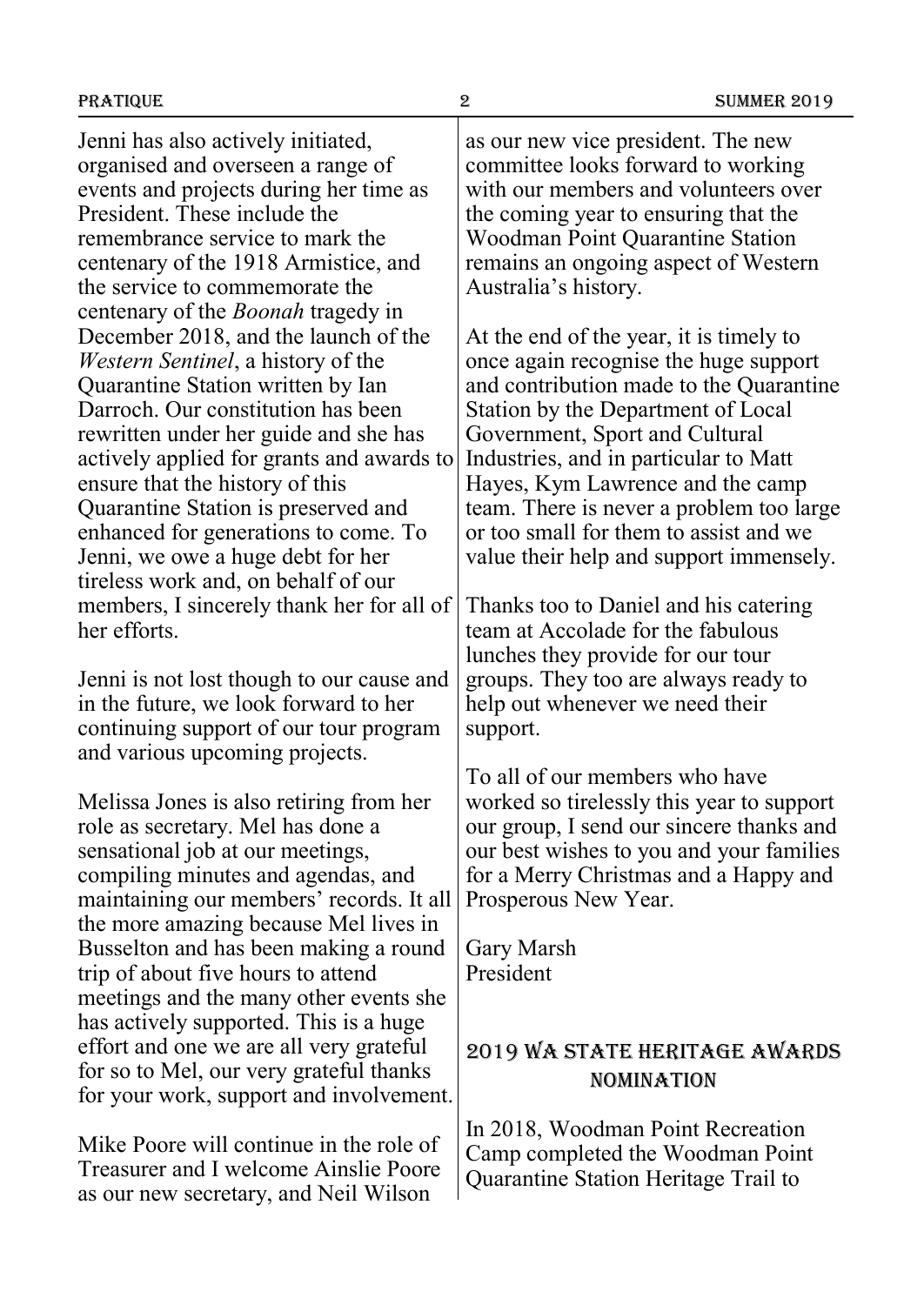promote the historical significance of the site and its buildings, equipment and features.

Camp management worked collaboratively the Friends to develop content for the trail and source funding opportunities through various grants. NaturePlayWA were engaged in 2018 to develop multimedia content for a digital trail, which is hosted on the 'NaturePlayWA App' for mobile devices.

A nomination was submitted for consideration for the 2019 WA State Heritage Awards, held on Friday 29 March 2019, under the 'Interpretation Project' category. The trail was selected as a finalist for the award in its category, alongside Gwalia Townsite Leonora, Perth Railway Precinct (Yagan Square) and Swanbourne Hospital Conservation Area (Montgomery House interpretation).

We were delighted to receive a 'Special Commendation' award.

**2019 WA State Heritage Awards Interpretation Project**

**Winner:** Perth Railway Precinct (Yagan Square)

**Commendation:** Woodman Point (Woodman Point Quarantine Station Heritage Trail)



L-R: Anne Arnold (State Heritage Council of WA), Matt Hayes and the Minister for Heritage, David Templeman

Special thanks to the Friends group for supporting the Heritage Trail project since Stage 1 was commissioned in 2011.

Matt Hayes Camp Manager, Woodman Point Recreation Camp

### 2019 Tours: A Summary

From February to December this year, Friends of Woodman Point Recreation Camp conducted 17 group tours at the Woodman Point Quarantine Station site. In total, 366 people participated in these tours. In addition, a further three weekend tours were conducted for 57 individuals and couples who could not participate in group tours.

Already there is considerable interest in tours for 2020. Two night tours are booked for next January and February. Such was the popularity of the first tour that it sold out within 24 hours. The second tour was equally popular and